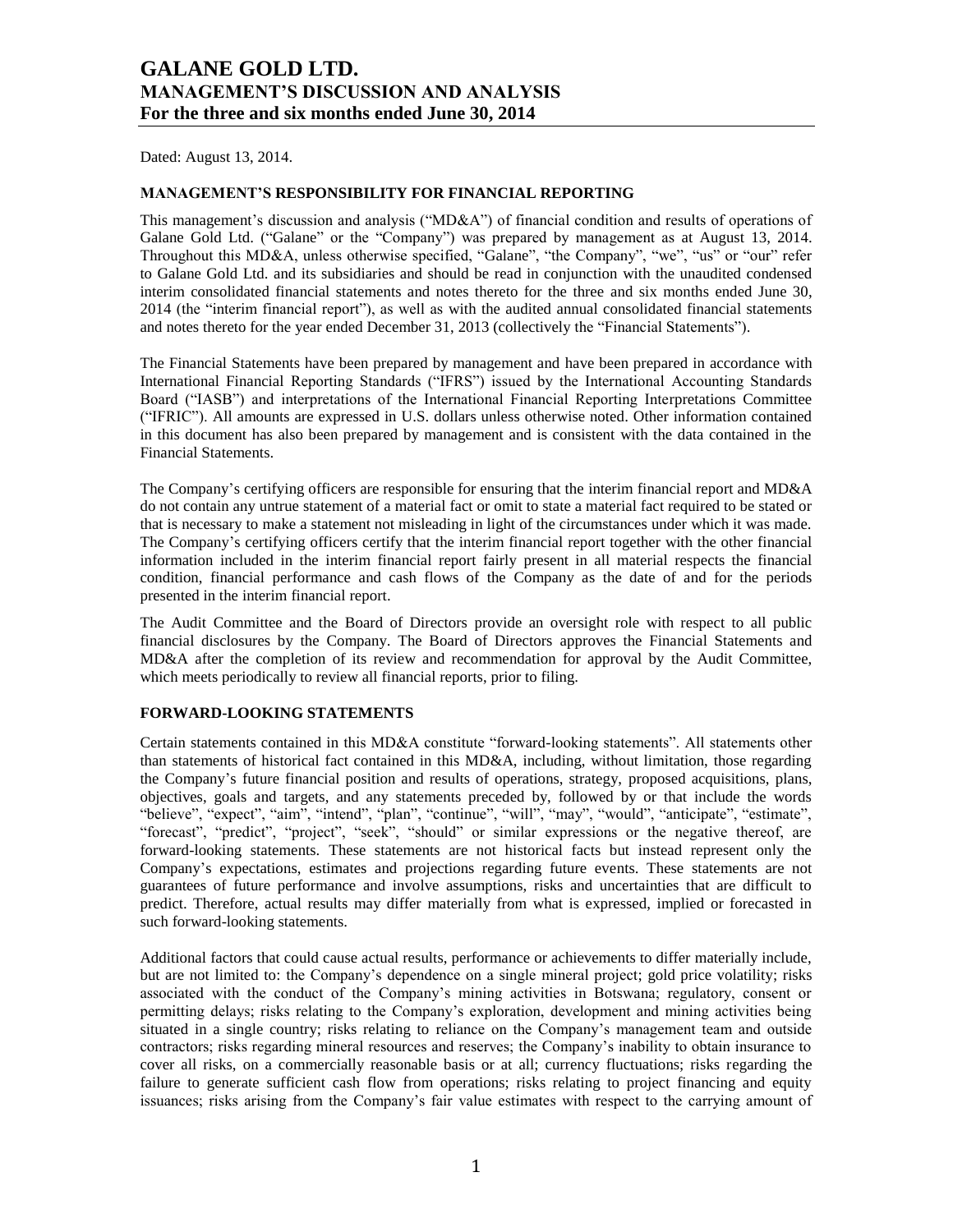## **FORWARD-LOOKING STATEMENTS (continued…)**

mineral interests; mining tax regimes; risks arising from holding derivative instruments; the Company's need to replace reserves depleted by production; risks and unknowns inherent in all mining projects, including the inaccuracy of reserves and resources, metallurgical recoveries and capital and operating costs of such projects; contests over title to properties, particularly title to undeveloped properties; laws and regulations governing the environment, health and safety; operating or technical difficulties in connection with mining or development activities; lack of infrastructure; employee relations, labour unrest or unavailability; health risks in Africa; the Company's interactions with surrounding communities and artisanal miners; the Company's ability to successfully integrate acquired assets; the speculative nature of exploration and development, including the risks of diminishing quantities or grades of reserves; development of the Company's exploration properties into commercially viable mines; stock market volatility; conflicts of interest among certain directors and officers; lack of liquidity for shareholders of the Company; risks related to the market perception of junior gold companies; and litigation risk. See "Risks and Uncertainties" below. Management provides forward-looking statements because it believes they provide useful information to readers when considering their investment objectives and cautions readers that the information may not be appropriate for other purposes. Consequently, all of the forward-looking statements made in this MD&A are qualified by these cautionary statements and other cautionary statements or factors contained herein, and there can be no assurance that the actual results or developments will be realized or, even if substantially realized, that they will have the expected consequences to, or effects on, the Company. These forward-looking statements are made as of the date of this MD&A and the Company assumes no obligation to update or revise them to reflect subsequent information, events or circumstances or otherwise, except as required by law.

The forward-looking statements in this MD&A are based on numerous assumptions regarding the Company's present and future business strategies and the environment in which the Company will operate in the future, including assumptions regarding gold prices, business and operating strategies, and the Company's ability to operate on a profitable basis.

### **CORPORATE OVERVIEW**

The Company's principal business activities are the exploration for, development of, and operation of gold mining properties. The Company operates through its wholly-owned subsidiary, Galane Gold Mines Ltd., which in turn operates a producing mine, and has the rights to certain mineral exploration tenements (the producing mine and mineral exploration tenements collectively, the "Mupane Property") located in the Republic of Botswana ("Botswana") through subsidiaries located in Botswana. The common shares in the capital of the Company (the "Common Shares") have been listed for trading on the TSX Venture Exchange under the symbol "GG" since September 6, 2011.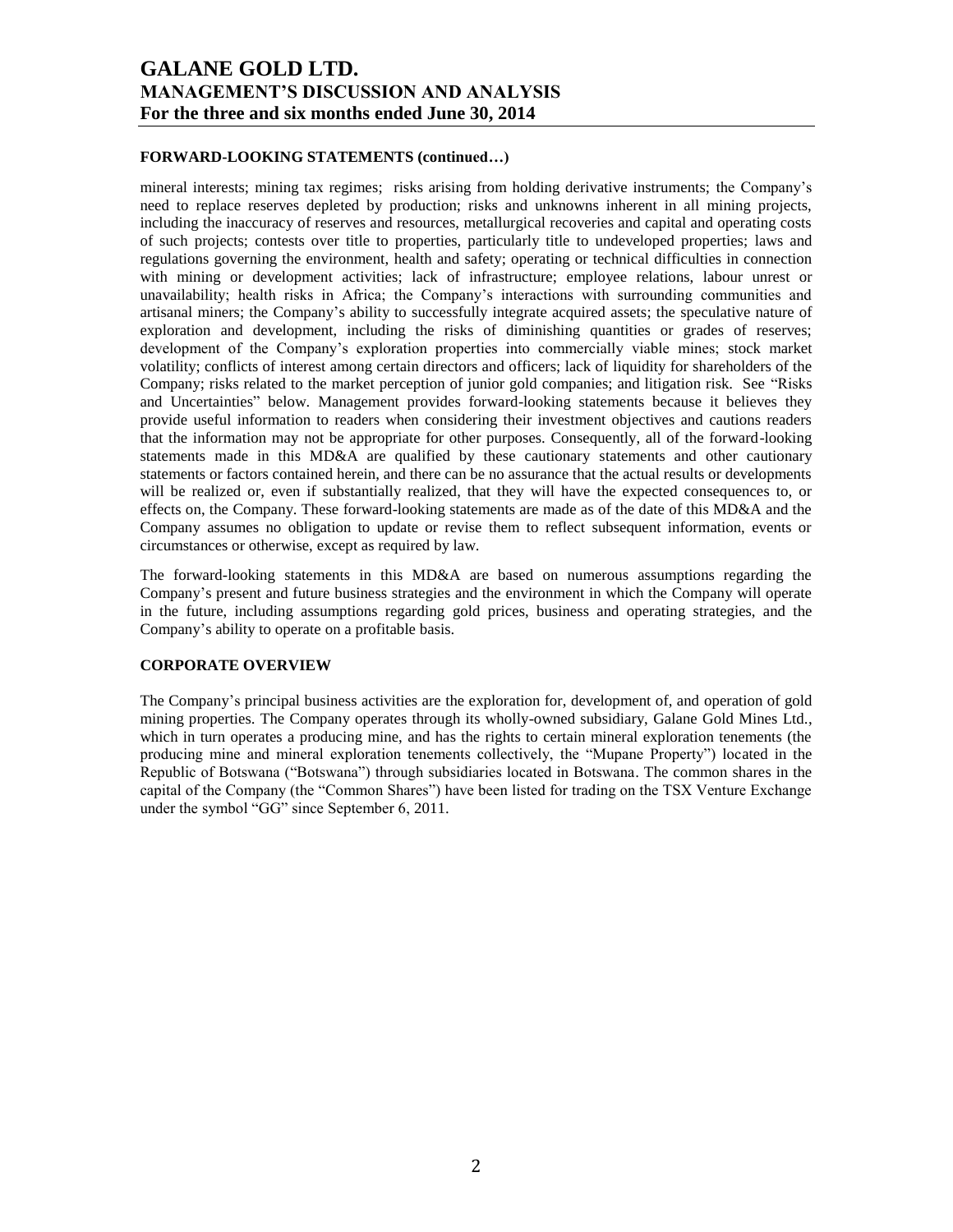# **OUTLOOK**

The Company continues to carry out its improvement and exploration plan in Botswana, with a focus on the optimisation of the mining operations and the expansion of the resource base.

The Company intends to utilize the following resources during the remainder of 2014:

- Tholo Pit this ore is of a higher grade than other high volume ore sources available to the Company at this time and thus has the effect of increasing the process plant head grade. Mining activity from the Tholo pit is anticipated to finish in the third quarter of 2014 as we look to change our mining method to access more ore at the bottom of the pit. Due to the high volumes of ore mined, at the end of the pit life, it is expected that some of the ore mined will be stockpiled for feed throughout the remainder of 2014.
- Tailings the Company has identified several high grade tailing dumps that are a result of historic mining activity. The deposits are within the Company's current licenses and we intend to utilize the deposits to supplement the feed to the plant to increase the volume processed. It is envisaged that we will continue to supplement feed with tailings material.
- Tau Underground the Company has previously disclosed its intention to exploit the reported measured and indicated resource of 128.6 thousand ounces of gold for Tau through underground mining. The Company commenced the project in the fourth quarter of 2013 and has now completed the forced portal entry at the bottom of the existing Tau pit, installation of the entire infrastructure required for the project, appointment of an underground contractor and the development work required to reach ore. First ore was mined in May 2014 and under the current mining plan it is expected that production will reach 10,000 tonnes of ore per month by the end of the current year.
- Tawana Pit as part of the venting required for Tau Underground we have designed an exit through the existing Tawana Pit. The pit cut back and underground development drive to achieve the ventilation design parameters has exposed and provided additional oxide ore and will continue to provide oxide ore during 2014.
- Golden Eagle pre-stripping has now been completed and ore is being mined. It is expected that Golden Eagle will provide ore for a further two years.
- Low Grade Stockpiles we have completed test work on screening the low grade stockpiles by particle size. This work has shown that the majority of the high grade ore is in the material sized at less than 40mm. We commenced screening the material in August 2014 and it will supplement feed to the plant throughout 2014 and 2015 with the material less than 40mm in size.

This mine plan is subject to change according to the prevailing gold price whereby the Company will adopt the appropriate plan for that prevailing gold price environment.

The Company's processing plant continues to focus on on-going stabilisation and optimisation of the processing operations. Particular areas of focus include:

- Civil works have been completed on a new cyanide area which will enable the Company to use either liquid or solid cyanide. An automated dosing system has been introduced which will be integrated with the new cyanide plant with the effect of reducing costs through more efficient dosing. This project is expected to be completed in September 2014.
- A more efficient method of introducing oxygen into the CIL through a concentrate pre-oxidation circuit was completed in August 2014. The refractory ore is oxidized through oxygen injection into a high shear reactor which will improve the recovery of the sulphide ore and reduce costs.
- Planning work is ongoing on introducing a gravity concentrating circuit into the plant to concentrate free gold before leaching is initiated. This is in response to positive results received on the recovery of free gold from our existing ore resources.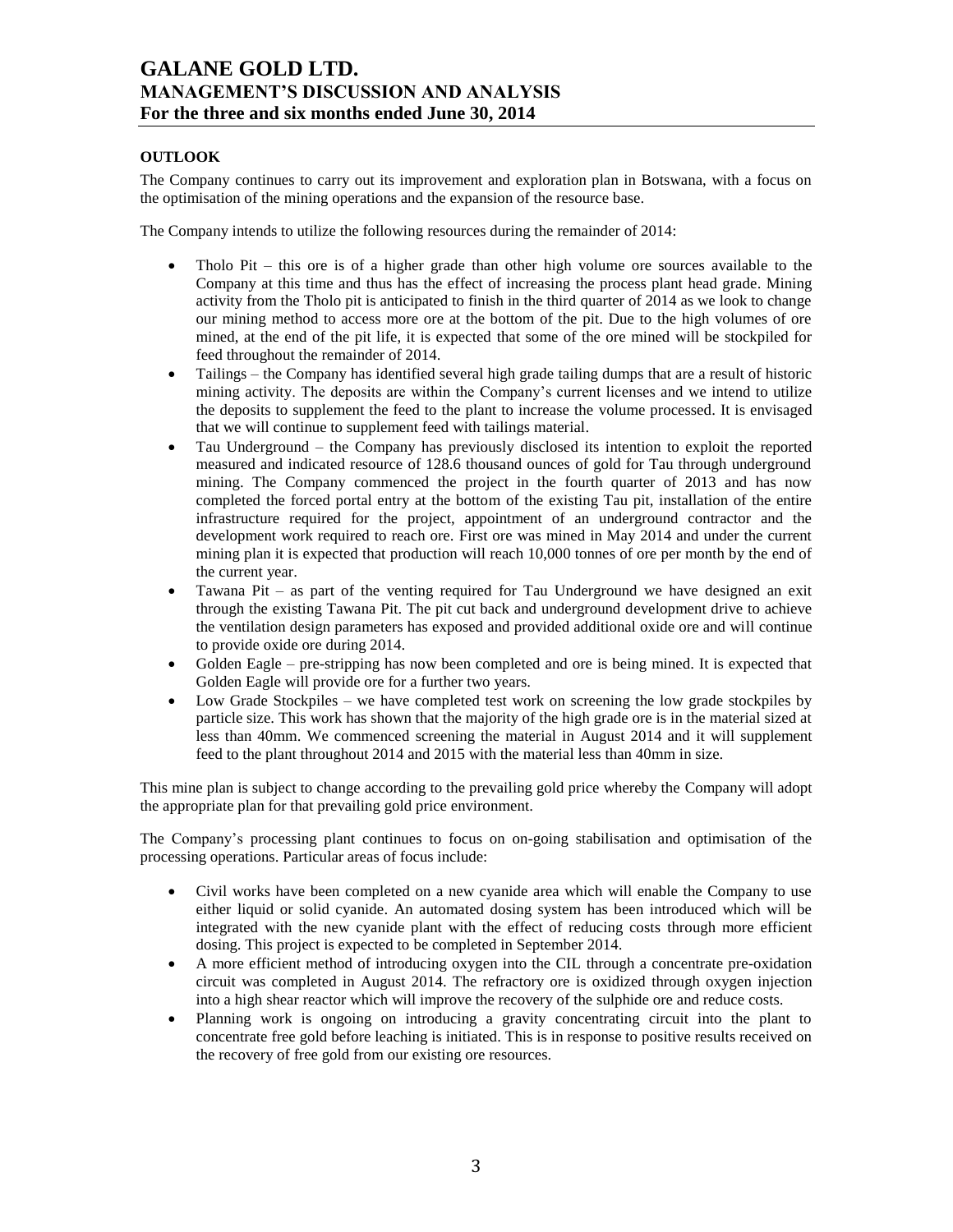## **DISCUSSION OF OPERATIONS**

### *For the three and six months ended June 30, 2014*

The following is an analysis of the Company's operating results for the three months ended June 30, 2014 ("Q2 2014") and six months ended June 30, 2014 ("YTD 2014"). For mining operations, processing and financial information, comparisons with the three and six months ended June 30, 2013 ("Q2 2013" and "YTD 2013" respectively) have been provided.

## *Operating activity:*

Commentary regarding the Company's operating activity during Q2 2014 and YTD 2014 follows:

## *Mining*

The following table sets forth certain key mining statistics for the Mupane Property:

|                       |                 | 2014    |                | <b>YTD 2014</b> |           | 2013      | <b>YTD 2013</b> |
|-----------------------|-----------------|---------|----------------|-----------------|-----------|-----------|-----------------|
|                       |                 | Q2      | Q <sub>1</sub> |                 | Q2        | Q1        |                 |
| Mupane(Tholo, Kwena & | Ore (t)         | 117,959 | 102,071        | 220,030         | 137,451   | 84,435    | 221,886         |
| Tawana)               | Grade (g/t)     | 1.92    | 2.19           | 2.05            | 2.11      | 2.30      | 2.18            |
|                       | Waste (t)       | 436,016 | 816,759        | 1,252,775       | 1,354,077 | 1,717,427 | 3,071,504       |
| Tau Underground       | Ore (t)         | 3,384   |                | 3,384           |           | ۰         |                 |
|                       | Grade $(g/t)$   | 2.85    |                | 2.85            |           |           |                 |
|                       | Development (t) | 6,886   |                | 6,886           |           | -         |                 |
| Golden Eagle          | Ore (t)         | 15,100  | 1,106          | 16,206          | 85,959    | 47,267    | 133,226         |
|                       | Grade (g/t)     | 1.66    | 1.58           | 1.66            | 1.41      | 1.58      | 1.47            |
|                       | Waste (t)       | 525,005 | 369,729        | 894,734         | 847,311   | 902,695   | 1,750,006       |
| Shashe Pencils        | Ore (t)         | 671     | 993            | 1,664           |           |           |                 |
|                       | Grade $(g/t)$   | 2.92    | 4.04           | 3.59            |           |           |                 |
|                       | Waste (t)       | 9,019   | 5,187          | 14,206          |           |           |                 |

The Company has operated four mining operations at the Mupane Property during 2014. They are:

- Tholo in Q2 2014, the volume of ore mined at Tholo was 117,959 tonnes at 1.92 grams per tonne ("g/t") (O2 2013 – 137,451 tonnes at 2.11 g/t) and the stripping ratio decreased to 3.70 (O2 2013 – 9.85). This is in line with expectations and the Company's previous disclosure regarding the accelerated stripping completed in Q2 2013. The stripping ratio should continue to decrease to the end of the Tholo pit mine plan. For YTD 2014, 220,030 tonnes of ore were mined at 2.05 g/t with a stripping ratio of 5.69, compared to 221,886 tonnes of ore at 2.18 g/t and a stripping ratio of 13.84 for YTD 2013.
- Golden Eagle during Q2 2013 the Company adopted a new mine plan reflective of a significantly reduced gold price and as a result mining at Golden Eagle was stopped consistent with the then previously disclosed business risk mitigation plan. Upon completion of its five year plan the Company recommenced mining in Q4 2013 on a reduced pit size to reflect the current gold price. The volume of ore mined in O2 2014 was 15,100 tonnes at 1.66  $g/t$  (O2 2013 – 89,959 tonnes at 1.41 g/t) and the stripping ratio increased to  $34.77$  (Q2 2013 – 9.86). During Q2 2014 we continued to pre-strip at Golden Eagle hence the high stripping ratio. For YTD 2014, 16,206 tonnes of ore were mined at 1.66 g/t, compared to 133,226 tonnes of ore at 1.47 g/t for YTD 2013.
- Tau Underground First ore was mined in May 2014 and during  $Q2$  2014 we mined 3,384 tonnes of ore at 2.85 g/t.
- Shashe Pencils The Company decided to exploit small high grade deposits to supplement feed to the plant in 2014. In Q2 2014, 671 tonnes at 2.92  $g/t$  were mined. With the commencement of underground mining there are no current plans to continue to mine this resource.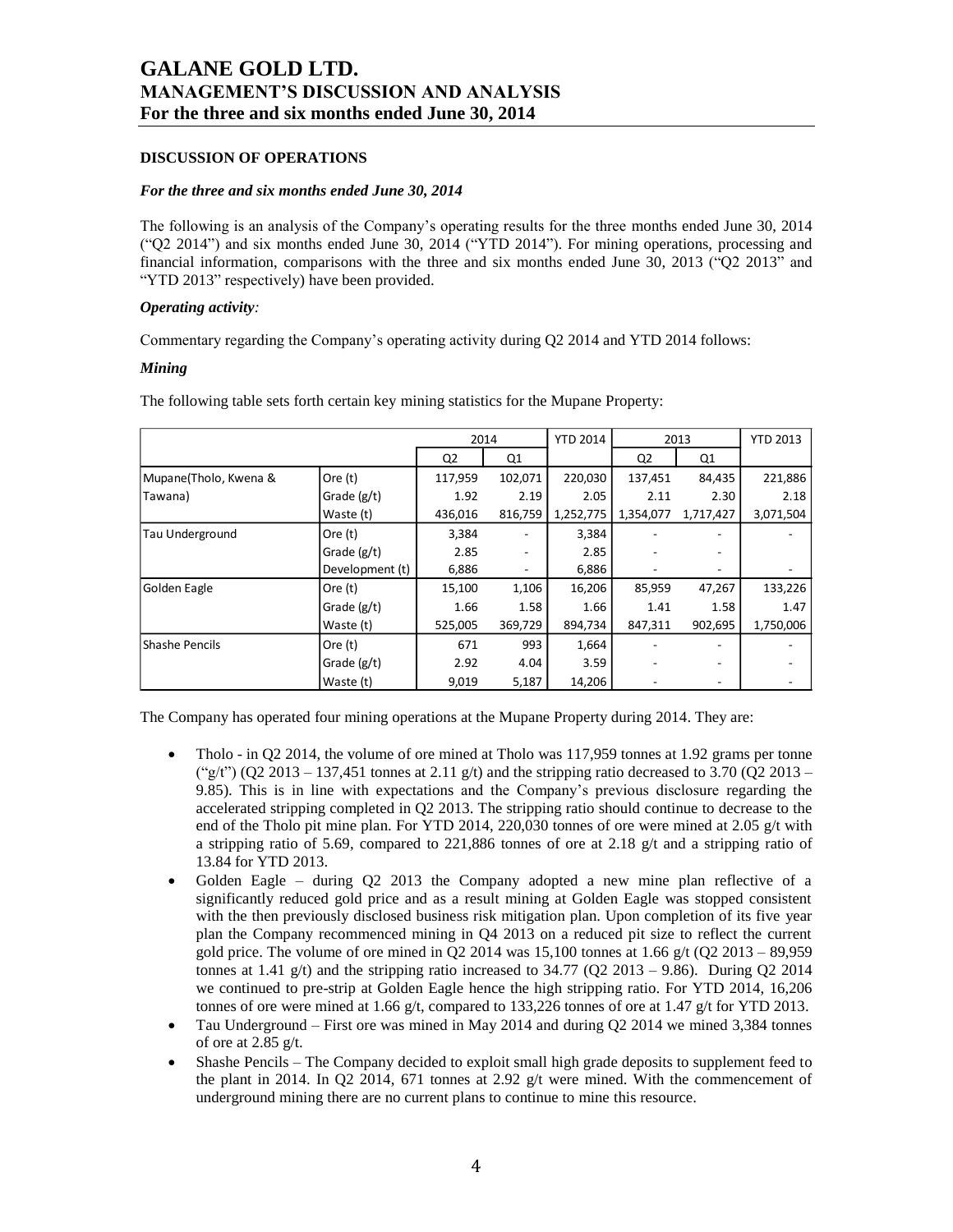## **DISCUSSION OF OPERATIONS (continued…)**

### *Processing*

The following table sets forth certain key processing statistics at the Mupane Property:

|                       | Q <sub>2</sub> | Q1    | <b>YTD</b> | Q <sub>2</sub> | Q1    | <b>YTD</b> |
|-----------------------|----------------|-------|------------|----------------|-------|------------|
|                       | 2014           | 2014  | 2014       | 2013           | 2013  | 2013       |
| Ore milled (000 t)    | 181            | 188   | 369        | 229            | 213   | 442        |
| Head grade (g/t)      | 1.58           | 1.96  | 1.77       | 1.65           | 1.36  | 1.51       |
| Recovery (%)          | 78.5%          | 78.8% | 78.6%      | 78.0%          | 79.7% | 78.9%      |
| Gold production (oz.) | 7,196          | 9.346 | 16,541     | 9,530          | 7.430 | 16.960     |

Processing and gold production in Q2 2014 was detrimentally effected by the failure of the SAG mill motor in May 2014. The faulty motor has been replaced with an emergency spare that has 60% of the capacity of the replaced motor. As a result mill production from the end of May was at approximately 70% of planned levels.

Gold production in Q2 2014 was 7,196 ounces compared to 9,530 ounces in Q2 2013. Due to the failure of the mill motor, we had to feed a lower proportion of the ore from Tholo which has a high grinding index and caused power draw issues on the replacement motor. As a result, the head grade in Q2 2014 of 1.58 g/t was lower than the grade in Q2 2013 although the recovery was similar in both quarters. In addition, in Q2 2014 the amount of ore that could be milled was reduced due to the reduced capacity of the mill.

Gold production in YTD 2014 was 16,541 ounces compared to 16,960 ounces YTD 2013. The head grade YTD 2014 of 1.77 g/t was higher than the head grade YTD 2013 and the recovery similar in both periods. The Company has compensated for the reduction in ore milled by feeding a higher grade from Tholo in Q1 2014 when it had the available milling capacity.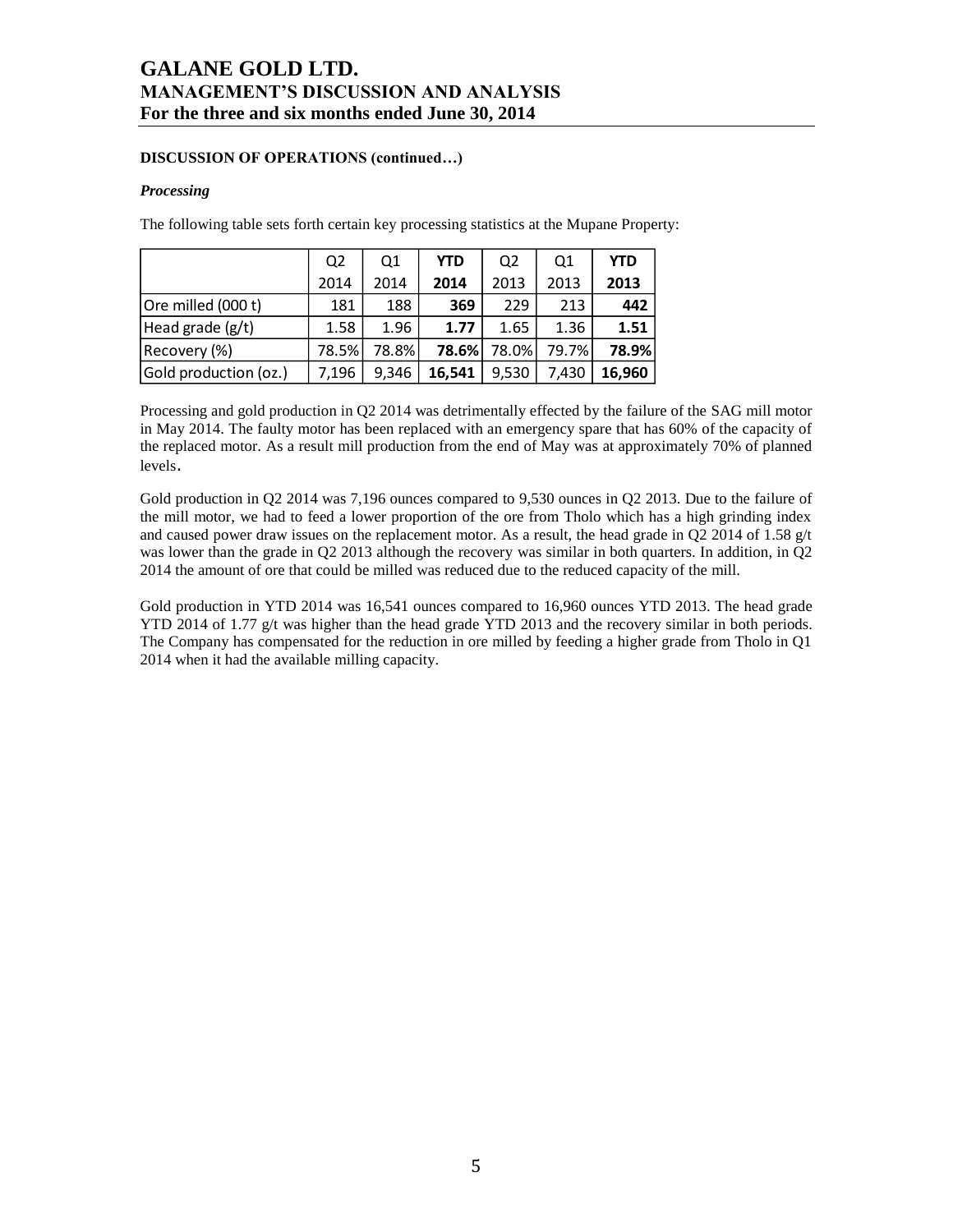# **DISCUSSION OF OPERATIONS (continued…)**

#### *Revenue and earnings from mining operations*

The table below outlines the revenue and earnings from mining operations on a total dollar basis, and on a per ounce of gold sold basis:

|                                                                                             | Q2 2014        |                                | Q1 2014                  | <b>YTD</b><br>2014 |                          |    | Q4 2013                  |    | Q3 2013 |
|---------------------------------------------------------------------------------------------|----------------|--------------------------------|--------------------------|--------------------|--------------------------|----|--------------------------|----|---------|
| Revenue (000)                                                                               | 10,773<br>\$   | \$                             | 12,437                   | \$                 | 23,210                   | \$ | 13,761                   | \$ | 13,848  |
| Gold sold (oz.)                                                                             | 8,308          |                                | 9,596                    |                    | 17,904                   |    | 10,789                   |    | 10,310  |
| Earnings (Loss)<br>from<br>mining operations (000)                                          | \$             | \$<br>224                      | 2,578                    | \$                 | 2,801                    | \$ | 4,694                    | \$ | (1,096) |
| Earnings from mining<br>operations $(\frac{6}{\alpha}z)^{(1)}$                              | \$             | \$<br>27                       | 269                      | \$                 | 157                      | \$ | 435                      | \$ |         |
| Operating<br>cash<br>cost<br>royalties<br>excluding<br>$(\frac{\csc(1)}{2})$ <sup>(1)</sup> | \$<br>1,201    | \$                             | 764                      | \$                 | 954                      | \$ | 786                      | \$ | 1,180   |
|                                                                                             | Q2 2013        |                                | Q1 2013                  |                    | <b>YTD</b><br>2013       |    | Q4 2012                  |    | Q3 2012 |
| Revenue (000)                                                                               | 14,044<br>\$   | \$                             | 12,167                   | \$                 | 26,211                   | \$ | 14,208                   | \$ | 19,342  |
| Gold sold (oz.)                                                                             | 10,405         |                                | 7,466                    |                    | 17,871                   |    | 8,362                    |    | 11,473  |
| (Loss) Earnings from<br>mining operations (000)                                             | \$<br>(23,767) | \$                             | (4, 113)                 | \$                 | (27, 880)                | \$ | (2,033)                  | \$ | 6,320   |
| Earnings from mining<br>operations $(\frac{5}{oz})^{(1)}$                                   | \$             | \$<br>$\overline{\phantom{a}}$ | $\overline{\phantom{a}}$ | \$                 | $\overline{\phantom{a}}$ | \$ | $\overline{\phantom{a}}$ | \$ | 551     |
| Operating cash cost<br>excluding royalties<br>$(\frac{\csc(1)}{2})^{(1)}$                   | \$<br>1,449    | \$                             | 1,643                    | \$                 | 1,534                    | \$ | 1,541                    | \$ | 980     |

**Note:**

(1) Earnings from mining operations per ounce and operating cash cost excluding royalties per ounce are non-GAAP measures.

In the three months ended June 30, 2014, the Company generated \$10.8 million in revenue from the sale of 8,308 ounces of gold plus incidental silver at an average combined price of \$1,297 per ounce and a profit from mining operations of \$0.2 million. This compares to \$14.0 million in revenue from the sale of 10,405 ounces of gold plus incidental silver at an average combined price of \$1,350 per ounce and a loss from mining operations of \$(23.8) million in Q2 2013.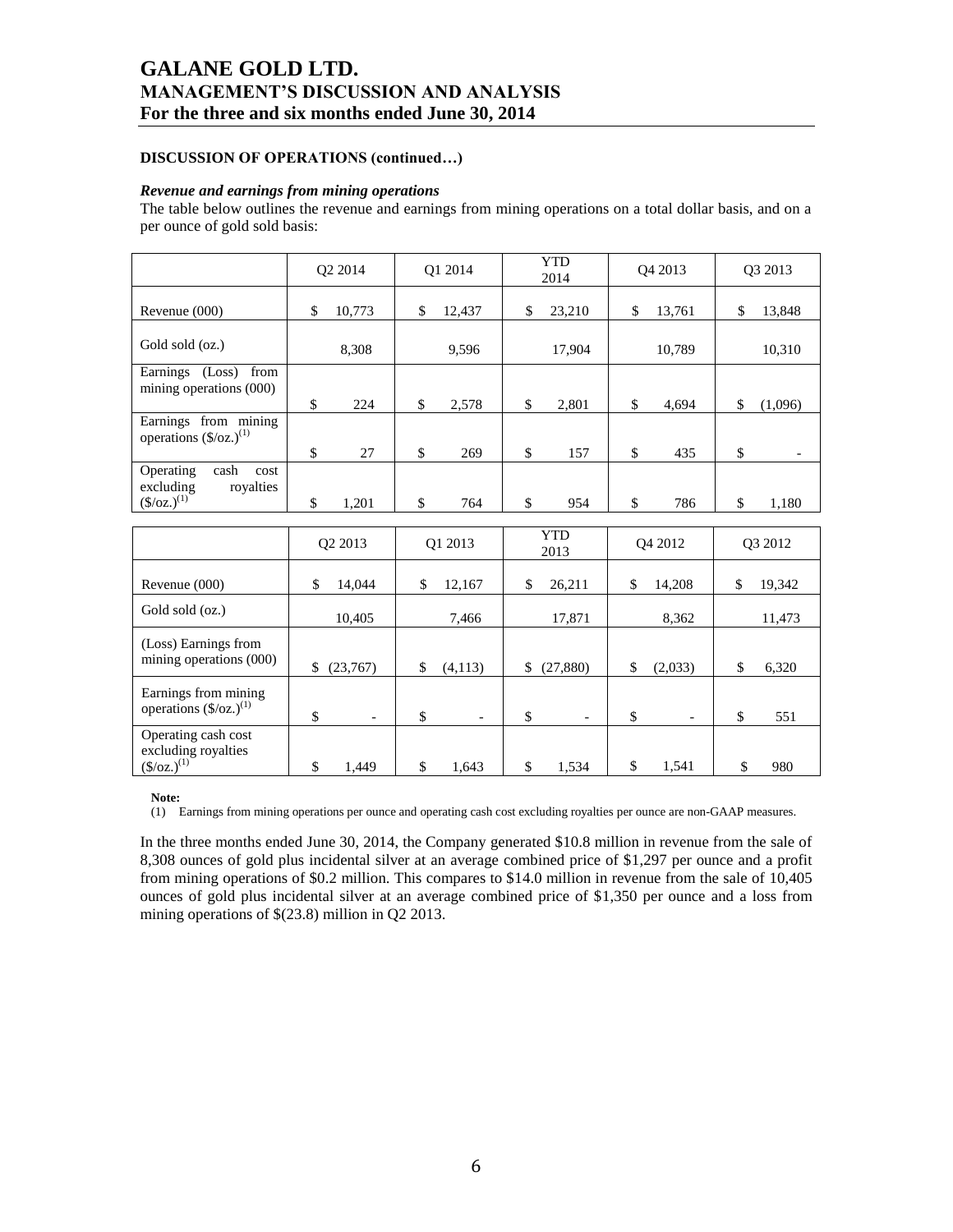# **DISCUSSION OF OPERATIONS (continued…)**

The reason for the change in earnings from mining operations from Q2 2014 to Q2 2013 is a result of several factors:

- Gold sales for Q2 2014 were 2,097 ounces less than in Q2 2013. This was coupled with a reduction in the average gold price achieved between the two quarters of \$53 per ounce. As a result revenue was \$3.3 million less in Q2 2014. The decrease in ounces sold is due to the decrease in the average head grade milled from 1.65 g/t to 1.58 g/t in Q2 2014 plus a reduction in the tonnes milled of 48,210 tonnes. The decrease in ounces sold and reduction in tonnes milled were a result of the mill motor failure which meant we had to use softer material with low grades and reduce the milling rate to accommodate the less powerful motor.
- $\bullet$  Mining costs in Q2 2014 were \$3.2 million compared to \$6.8 million in Q2 2013. The variance is mainly due to the decrease in volume mined by over 50%.
- Processing costs decreased to \$4.8 million in Q2 2014 from \$7.4 million in Q2 2013. The actual tonnes milled decreased from 229,221 tonnes in Q2 2013 to 181,011 tonnes in Q2 2014.
- General and administration costs in Q2 2014 were \$1.4 million compared to \$1.4 million in Q2 2013
- Depreciation and amortization of \$1.1 million were also recognized in Q2 2014 compared to \$4.3 million in Q2 2013 with the decrease consistent with the reduced carrying value of the assets in Q2 2014 after the impairment carried out in Q2 2013.
- Impairment of \$17.8 million in Q2 2013. For additional information, see "Impairment" below.

As a result of the above factors the operating cash cost per ounce (excluding royalties) in Q2 2014 was \$1,201 compared to \$1,449 per ounce in Q2 2013.

In the six months ended June 30, 2014, the Company generated \$23.2 million in revenue from the sale of 17,904 ounces of gold plus incidental silver at an average combined price of \$1,296 per ounce and a profit from mining operations of \$2.8 million. This compares to \$26.2 million in revenue from the sale of 17,871 ounces of gold plus incidental silver at an average combined price of \$1,467 per ounce and earnings from mining operations of \$(27.9) million YTD 2013.

The reason for the change in earnings from mining operations from YTD 2014 to YTD 2013 is a result of several factors:

- Gold sales for YTD 2014 were 33 ounces greater than in YTD 2013. Therefore the main variance was a reduction in the average gold price achieved between the two periods of \$171 per ounce.
- Mining costs YTD 2014 were \$5.9 million compared to \$12.6 million YTD 2013. The variance is mainly due to the decrease in volume mined by 50% in the two periods.
- Processing costs decreased to \$9.7 million YTD 2014 from YTD 2013 \$13.2 million. The actual tonnes milled decreased from 442,347 thousand tonnes YTD 2013 to 369,193 thousand tonnes YTD 2014.
- General and administration costs YTD 2014 were \$2.6 million compared to \$2.9 million YTD 2013.
- Depreciation and amortization of \$2.3 million were also recognized YTD 2014 compared to \$7.5 million YTD 2013 with the decrease consistent with the reduced carrying value of the assets in Q2 2014 after the impairment carried out in Q2 2013.
- Impairment of \$17.8 million. For additional information, see "Impairment" below.

As a result of the above factors the operating cash cost per ounce (excluding royalties) YTD 2014 was \$954 compared to \$1,534 per ounce YTD 2013.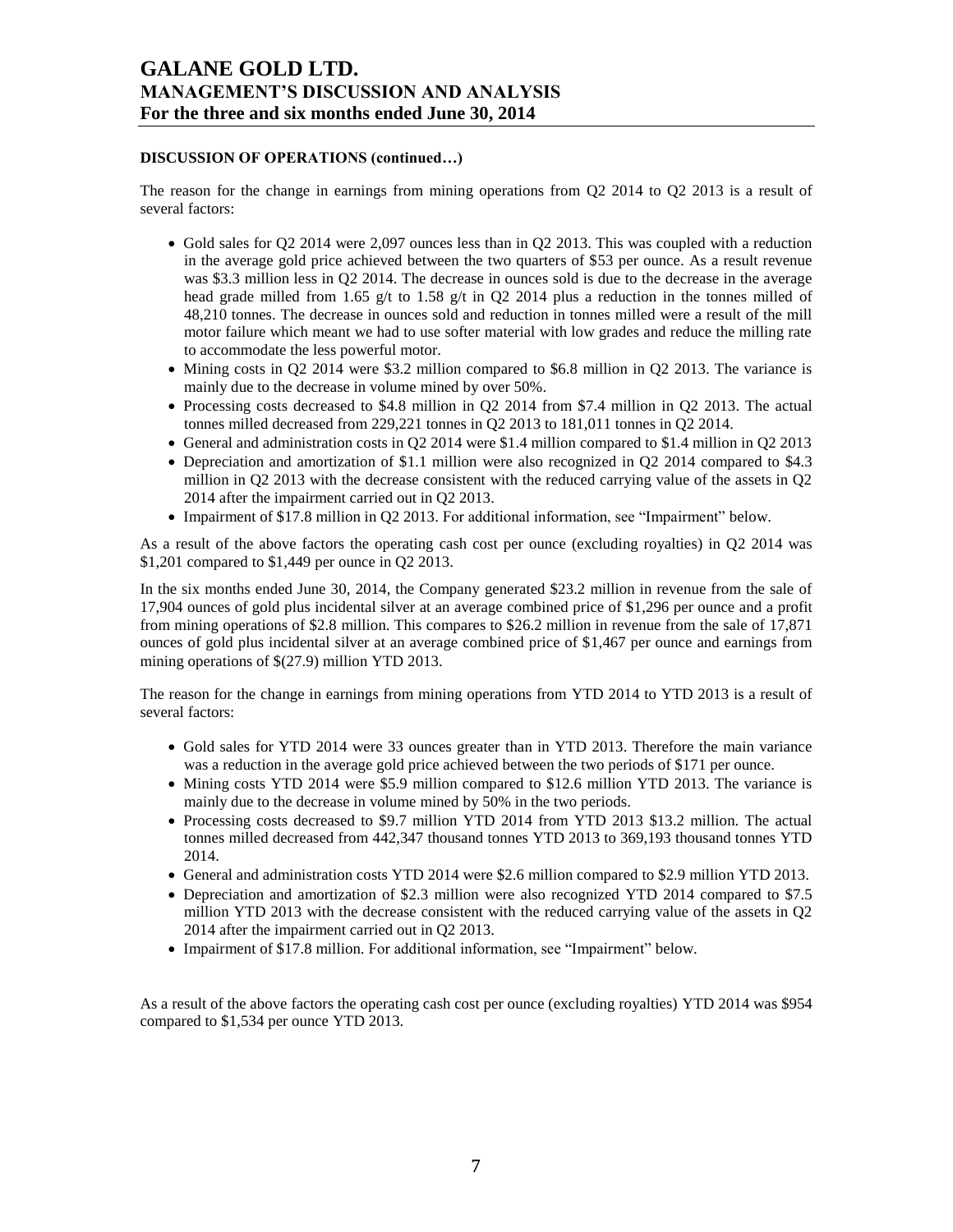# **DISCUSSION OF OPERATIONS (continued…)**

#### *Impairment*

|                                   | Three months<br>ended June 30,<br>2014 |       |  | Six months<br>ended June 30,<br>2014 | Three months<br>ended June<br>30, 2013 | Six months<br>ended June<br>30, 2013 |            |  |
|-----------------------------------|----------------------------------------|-------|--|--------------------------------------|----------------------------------------|--------------------------------------|------------|--|
| Mining and Exploration Properties |                                        | $- S$ |  |                                      | 16,867,329                             |                                      | 16,867,329 |  |
| Inventory                         |                                        | -     |  | ۰                                    | 955.264                                |                                      | 955,264    |  |
|                                   |                                        | ۰.    |  |                                      | 17.822.593                             |                                      | 17.822.593 |  |

### **a) Mining and Exploration Properties**

As at June 30, 2014 there were no indicators that suggested a review of the recoverable amount of the mining and exploration properties was required As at June 30, 2013, the carrying value of the net assets of the Company exceeded its market capitalization, which is an indicator of potential impairment of the carrying value of its net assets. In addition, prior to the close of the quarter ended June 30, 2013, the gold price declined significantly and has subsequently remained at these lower levels. As a result the Company assessed the recoverable amount of its cash-generating unit ("CGU"), Mupane Gold Mining (Pty) Limited.

## **Key assumptions**

The key assumptions used in determining the recoverable amount (fair value less costs to sell) for its CGU are commodity prices, discount rates, cash costs of production, capital expenditures, foreign exchange rates, and the value of in-situ ounces. The fair value of mining and exploration properties is determined primarily using an income approach based on unobservable inputs, and as a result, is classified within Level 3 of the fair value hierarchy.

The Company's estimates of future metal prices are determined based on current prices, forward prices and forecasts of future prices prepared by industry analysts. For the June 30, 2013 impairment analysis, the Company estimated a gold price of \$1,400 per ounce.

The Company's estimates of future cash costs of production and capital expenditures are based on the life of mine plan. Costs incurred in currencies other than the U.S. dollar are translated to US dollar equivalents based on long-term forecasts of foreign exchange rates, on a currency by currency basis, obtained from independent sources of economic data.

The discount rate applied to present value the net future cash flows is based on a real weighted average cost of capital. For the June 30, 2013 impairment analysis, a discount rate of 6.25% was used.

The Company valued the potential of in-situ ounces declared in its latest mineral resource statement but not included in the life of mine plan. They were valued based on a review of the current market value of in-situ ounces recognized by the industry.

### **b) Inventory**

As at June 30, 2013 an impairment charge of \$1.0 million was recorded within cost of sales to reduce the carrying value of inventory to its net realizable value.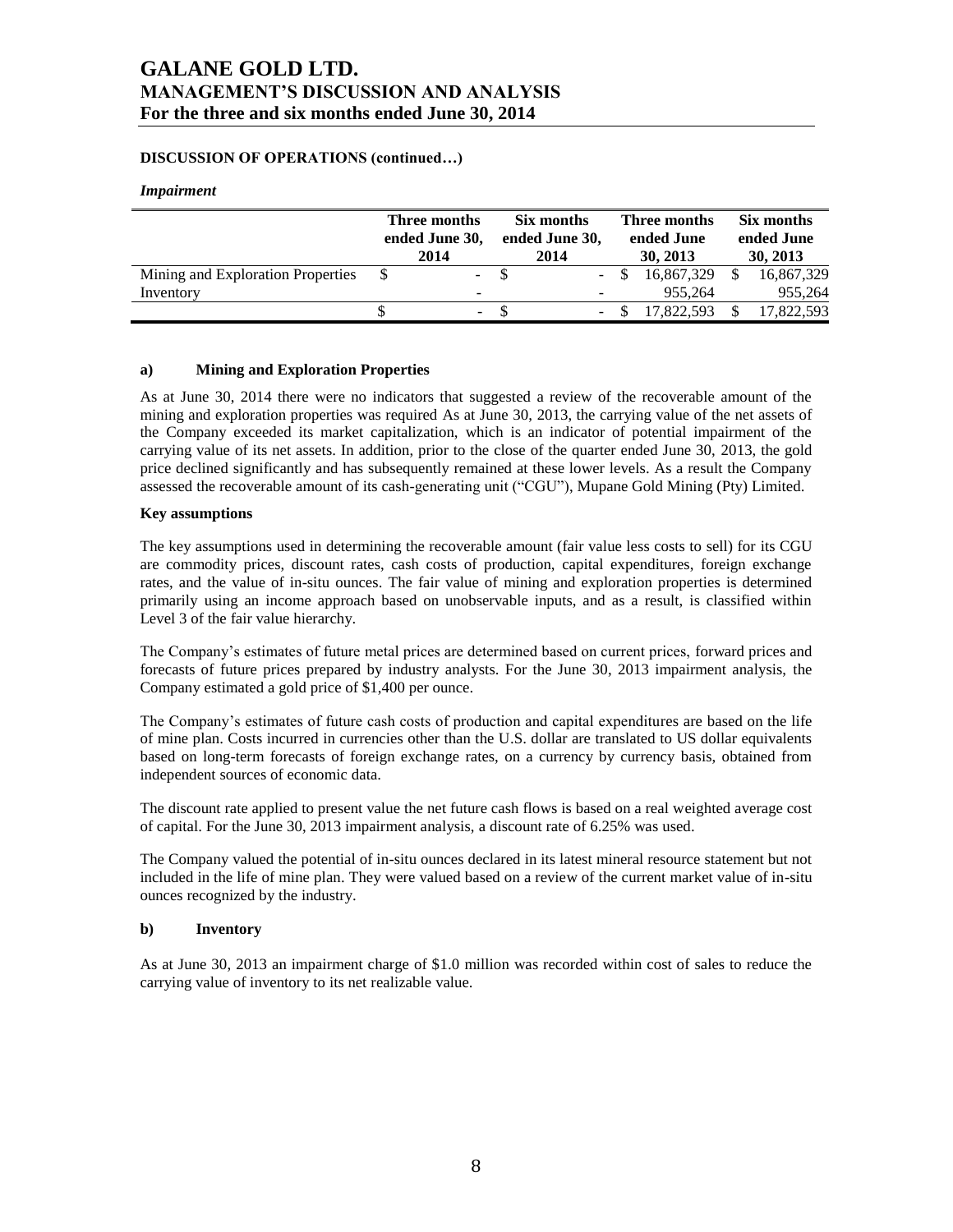# **DISCUSSION OF OPERATIONS (continued…)**

### *Non-Cash Costs:*

## *Earnings*

The earnings comprised of:

|                                | O <sub>2</sub> 2014 |   | <b>YTD 2014</b> | O <sub>2</sub> 2013 | <b>YTD 2013</b>    |
|--------------------------------|---------------------|---|-----------------|---------------------|--------------------|
| Income from mining operations  | \$<br>223,975       |   | \$2,801,476     | \$(23,767,162)      | \$(27,879,698)     |
| <b>Exploration costs</b>       | (31,807)            |   | (64, 821)       | (42, 583)           | (82, 422)          |
| Corporate general and          |                     |   |                 |                     |                    |
| administrative costs           | (513, 673)          |   | (954, 764)      | (511, 110)          | (1,069,636)        |
| Stock-based compensation       | (92, 348)           |   | (119, 684)      | (40,717)            | (82,063)           |
| Foreign exchange (loss) gain   | (159,093)           |   | 4.701           | 336,647             | 618,595            |
| Interest on long term debt     | (36, 474)           |   | (72, 733)       | (38, 937)           | (89, 127)          |
| Other (expenses) income        | (4,946)             |   | (8,892)         | (1,494)             | (510, 818)         |
| Other financing income (costs) | (80, 575)           |   | (159, 169)      | (209, 242)          | 634,467            |
|                                |                     |   |                 |                     |                    |
|                                | \$<br>(694.941)     | S | 1,426,114       | \$(24,274,598)      | (4,186,104)<br>\$. |

In Q1 2013 all outstanding warrants expired unexercised and the Company recorded financing income of \$1.0 million on their expiration. Included in YTD 2013 "other expenses" is a cost of \$0.5 million for staff retrenchment costs in relation to the closure of the Company's in house mining operations which were outsourced.

Corporate general and administration costs totaled \$0.5 million for Q2 2014 (Q2 2013 - \$0.5 million), and includes the following:

|                       | O <sub>2</sub> 2014 | <b>YTD 2014</b> | Q2 2013   | <b>YTD 2013</b> |
|-----------------------|---------------------|-----------------|-----------|-----------------|
| Professional Fees     |                     |                 |           |                 |
|                       | 137,388             | 238,615         | 134,634   | 255,503         |
| Management fees to    |                     |                 |           |                 |
| officers              | 242,905             | 482,490         | 256,895   | 541.942         |
| Investor relations    | 16.924              | 17.201          | 33,343    | 68,214          |
| Corporate general and |                     |                 |           |                 |
| administration        | 116,456             | 216,458         | 86,238    | 203,977         |
|                       | 513,673<br>S.       | 954,764<br>S.   | \$511,110 | \$1,069,636     |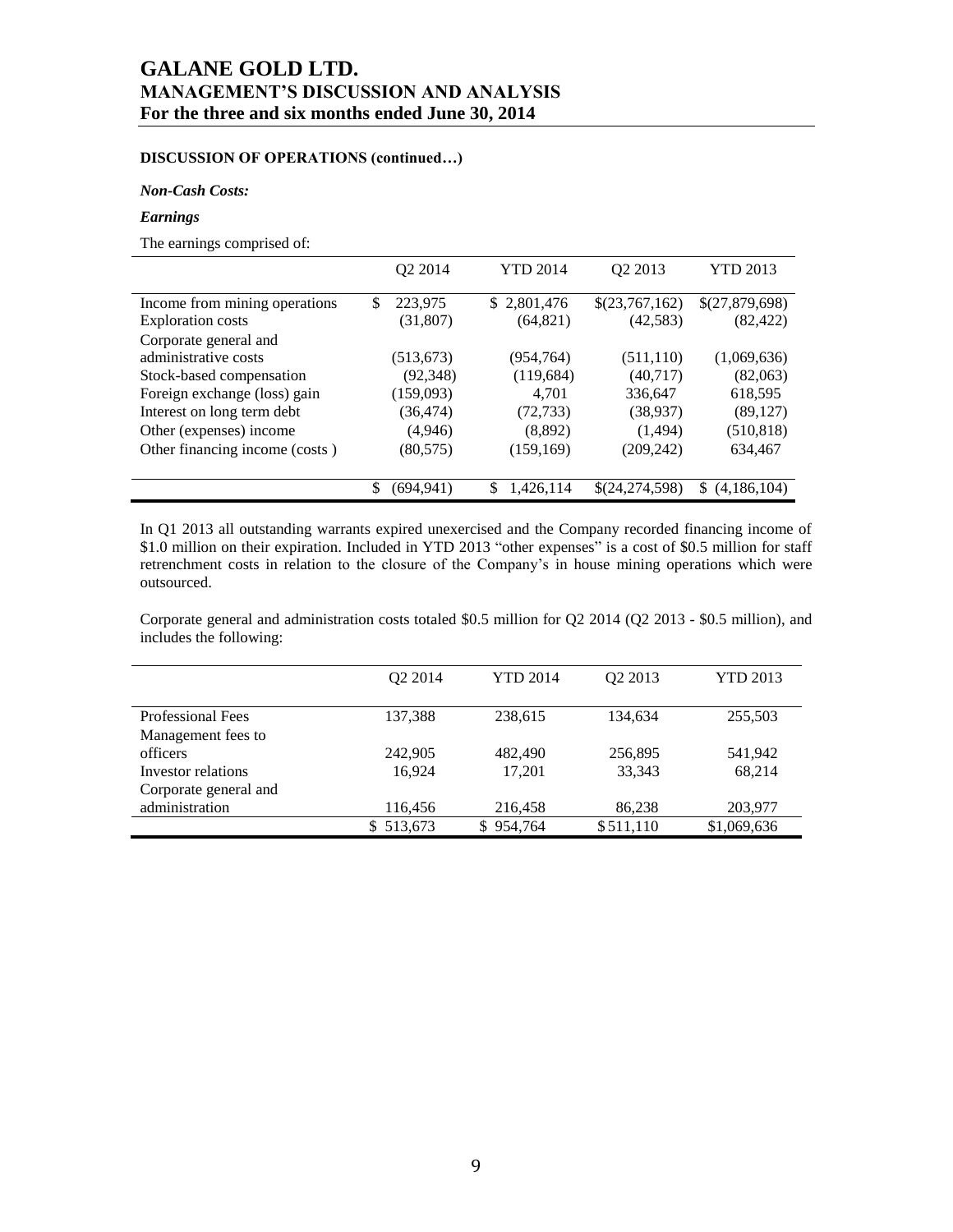# **SUMMARY OF FINANCIAL POSITION**

Selected Consolidated Statement of Financial Position Data:

|                                  | June 30,<br>2014<br>\$ | March 31,<br>2014<br>\$ | December<br>31, 2013<br>\$ | September<br>30, 2013<br>S | June 30,<br>2013<br>\$ | March<br>31, 2013 |
|----------------------------------|------------------------|-------------------------|----------------------------|----------------------------|------------------------|-------------------|
| Total current<br>assets          | 16,329,277             | 17,211,476              | 17,414,539                 | 13,164,032                 | 14,484,706             | 17,776,560        |
| Total current<br>liabilities     | 8,931,132              | 7,768,542               | 10,089,864                 | 7,483,353                  | 6,322,962              | 6,914,069         |
| Working capital                  | 7,398,145              | 9,442,934               | 7,324,675                  | 5,680,679                  | 8,761,742              | 10,862,491        |
| Mining assets                    | 27,128,311             | 25,115,168              | 23,815,440                 | 24,856,263                 | 25,410,700             | 44,300,330        |
| Deferred Tax<br>assets           |                        |                         |                            |                            |                        | 1,809,000         |
| Non-current<br>liabilities       | 6,390,290              | 5,819,343               | 4,549,746                  | 7,569,232                  | 8,721,329              | 6,043,739         |
| Total<br>shareholders'<br>equity | 28,136,166             | 28,738,759              | 26,590,368                 | 22,967,712                 | 24,841,115             | 50,928,082        |

In Q2 2014, the Company decreased working capital by \$2.0 million from Q1 2014. This was mainly due to:

- a decrease in current assets by \$0.9 million to reflect the reduction in cash at bank of \$0.4 million and a decrease in prepaid expenses of \$0.5 million; and
- an increase in trade accounts payable of \$1.0 million.

Mining assets increased by \$2.0 million with expenditure incurred of \$3.6 million on pre-stripping at Golden Eagle and Tawana, \$0.1 million on exploration and \$1.9 million on work in progress, which includes the new screening plant and the infrastructure for Tau underground. This was offset by depreciation of \$2.3 million in the quarter.

Non-current liabilities increased by \$0.6 million with a \$0.5 million increase for deferred royalties being added to long term liabilities.

Total shareholders' equity decreased by \$0.6 million as a result of the net loss in the quarter of \$0.6 million.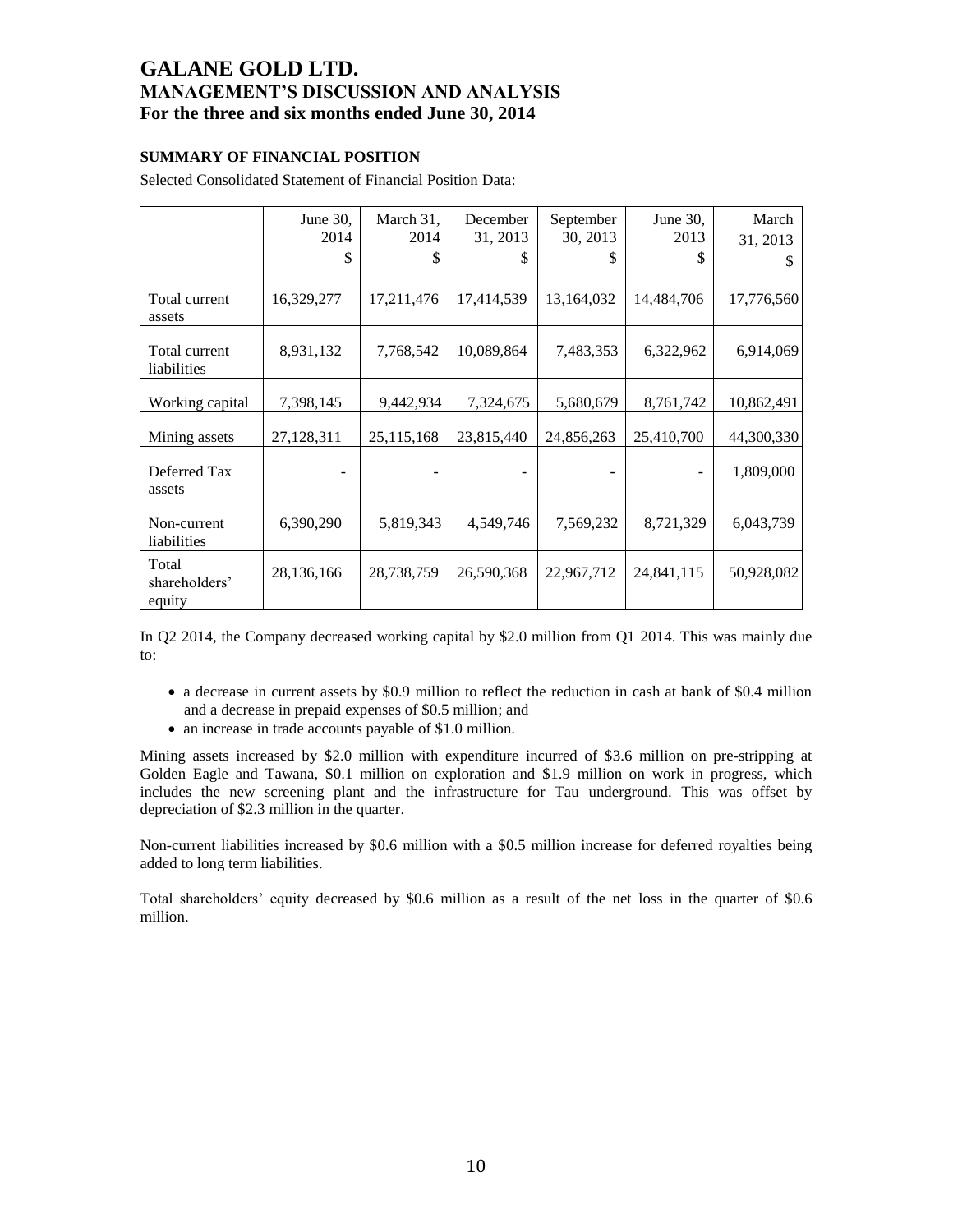# **SUMMARY OF QUARTERLY RESULTS**

The following table summarizes the Company's selected quarterly information for each of the eight most recently completed quarters:

|                                     | Three months ended |             |              |                |  |  |  |  |  |  |
|-------------------------------------|--------------------|-------------|--------------|----------------|--|--|--|--|--|--|
|                                     | June 30,           | March 31,   | December 31. | September 30,  |  |  |  |  |  |  |
|                                     | 2014               | 2014        | 2013         | 2013           |  |  |  |  |  |  |
|                                     | \$                 | S           | \$           | \$.            |  |  |  |  |  |  |
| Revenue                             | 10,773,110         | 12,437,196  | 13,760,859   | 13,847,644     |  |  |  |  |  |  |
| Mining costs                        |                    |             |              |                |  |  |  |  |  |  |
| - Cash                              | (9,422,080)        | (8,704,905) | (9,648,688)  | (13,669,853)   |  |  |  |  |  |  |
| - Non-cash (depreciation,           | (1, 127, 055)      | (1,154,791) | 581,593      | (1,274,212)    |  |  |  |  |  |  |
| amortization and impairment)        |                    |             |              |                |  |  |  |  |  |  |
| Total mining costs                  | (10,549,135)       | (9,859,696) | (9,067,095)  | (14, 944, 065) |  |  |  |  |  |  |
| Non Mining Expenses                 | (918, 916)         | (456, 445)  | (1,328,143)  | (779, 048)     |  |  |  |  |  |  |
| Earnings (loss)                     | (694, 941)         | 2,121,055   | 3,365,621    | (1,875,469)    |  |  |  |  |  |  |
| Earnings (loss) per share           |                    |             |              |                |  |  |  |  |  |  |
| - Basic                             | (0.01)             | 0.04        | 0.07         | (0.04)         |  |  |  |  |  |  |
| - Fully diluted                     | (0.01)             | 0.04        | 0.07         | (0.04)         |  |  |  |  |  |  |
| Total assets at end of quarter      | 43,457,588         | 42,326,644  | 41,229,978   | 38,020,296     |  |  |  |  |  |  |
| Total liabilities at end of quarter | 15,321,422         | 13,587,885  | 14,639,610   | 15,052,585     |  |  |  |  |  |  |
| Total equity at end of quarter      | 28,136,166         | 28,738,759  | 26,590,368   | 22,967,711     |  |  |  |  |  |  |

|                                               |              | Three months ended |                |                |
|-----------------------------------------------|--------------|--------------------|----------------|----------------|
|                                               | June $30$ ,  | March 31,          | December 31.   | September 30,  |
|                                               | 2013         | 2013               | 2012           | 2012           |
|                                               | \$           | \$                 | S              | \$             |
| Revenue                                       | 14,044,253   | 12,166,886         | 14,207,894     | 19,342,231     |
| Mining costs                                  |              |                    |                |                |
| - Cash                                        | (15,723,290) | (13,006,181)       | (14,094,210)   | (11, 536, 132) |
| - Non-cash (depreciation and<br>amortization) | (22,088,125) | (3,273,241)        | (2,147,918)    | (1,485,727)    |
| Total mining costs                            | (37,811,415) | (16,279,422)       | (16, 242, 128) | (13,021,859)   |
| Non Mining (Expenses) Income                  | (507, 436)   | (73, 568)          | (1,929,832)    | 1,438,638      |
| Taxation                                      | (1,809,00)   |                    | 1,809,000      |                |
| Earnings (loss)                               | (26,083,598) | (4,186,104)        | (2,145,066)    | 7,759,010      |
| Earnings (loss) per share                     |              |                    |                |                |
| - Basic                                       | (0.51)       | (0.08)             | (0.04)         | 0.16           |
| - Fully diluted                               | (0.51)       | (0.08)             | (0.04)         | 0.15           |
| Total assets at end of quarter                | 39,895,406   | 63,885,890         | 71,812,992     | 72,455,700     |
| Total liabilities at end of quarter           | 15,044,291   | 12,957,808         | 16,738,763     | 17,852,160     |
| Total equity at end of quarter                | 24,841,115   | 50,928,082         | 55,074,228     | 54,603,540     |

#### **Note:**

(1) Information for all periods is presented in accordance with IFRS and in U.S. dollars.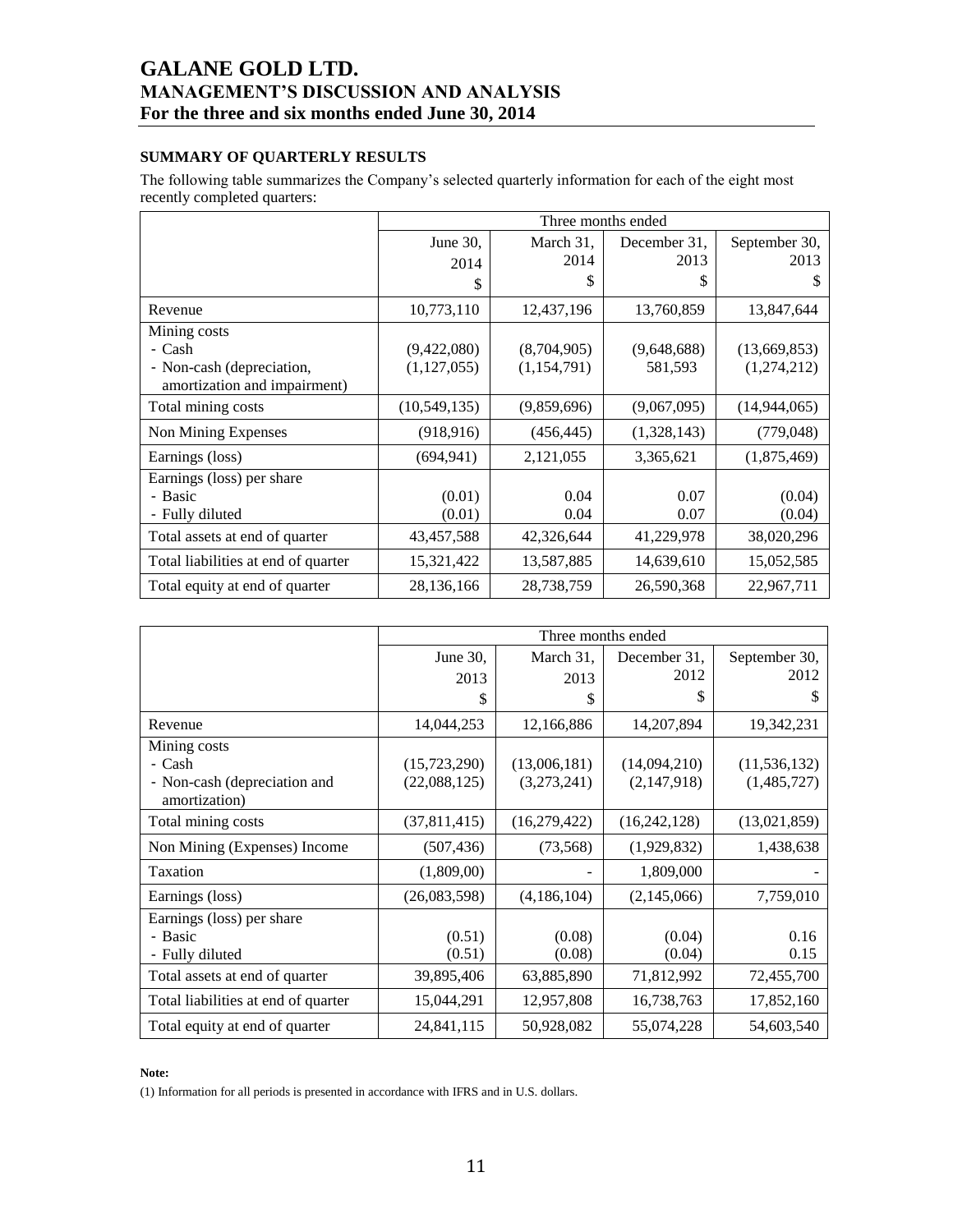# **EXPLORATION**

The Company is conducting a comprehensive exploration program over a large number of prospects contained within its mining leases and exploration tenements which cover the bulk of the Tati greenstone belt in Botswana. Exploration has covered the following areas during Q2 2014:

- Jim's Luck
	- The environmental impact assessment has been approved by the Department of Environmental Affairs and application has been made for a mining license on the project.
	- Assay results from the trenches confirm a reliance on the arsenic values to delineate the Western Parallel (WP) zone of gold mineralisation due to gold depletion at and near surface because of the sheared and friable nature of the quartz sericite schist that constitutes the WP. Also exposed in the trenches is the Western Banded Magnetic Chert, at BIF horizon, and gold values there continue to be encouraging.
	- The whole strata-bound package of gold mineralisation at Jim's Luck is being followed up southwards along the Matsiloje range of mountains where quarrying has been done by a cement manufacturer on the limestone horizon which forms part of this package.
- Central Complex
	- Assays from trenching on the Central Complex show similar characteristics to the WP at Jim's Luck in that highly shared quartz sericite schist is again the host to arsenic enrichment while the gold appears to be suppressed. However, contrary to what was initially thought and based on detailed mapping and logging, the mineralisation cannot be equated to an extension of the WP as it falls outside of the very clear stratigraphic package of which the WP and the limestone form part.
- Tekwane
	- Work was completed on the environmental impact assessment and it was accepted by the Department of Environmental Affairs. Application has also been made to the Department of Mines for a mining license over this ground.
- Tenements
	- All tenements are in good standing after having received the renewal documentation on four of the five prospecting licenses, the fifth and final one only being due in December of 2014.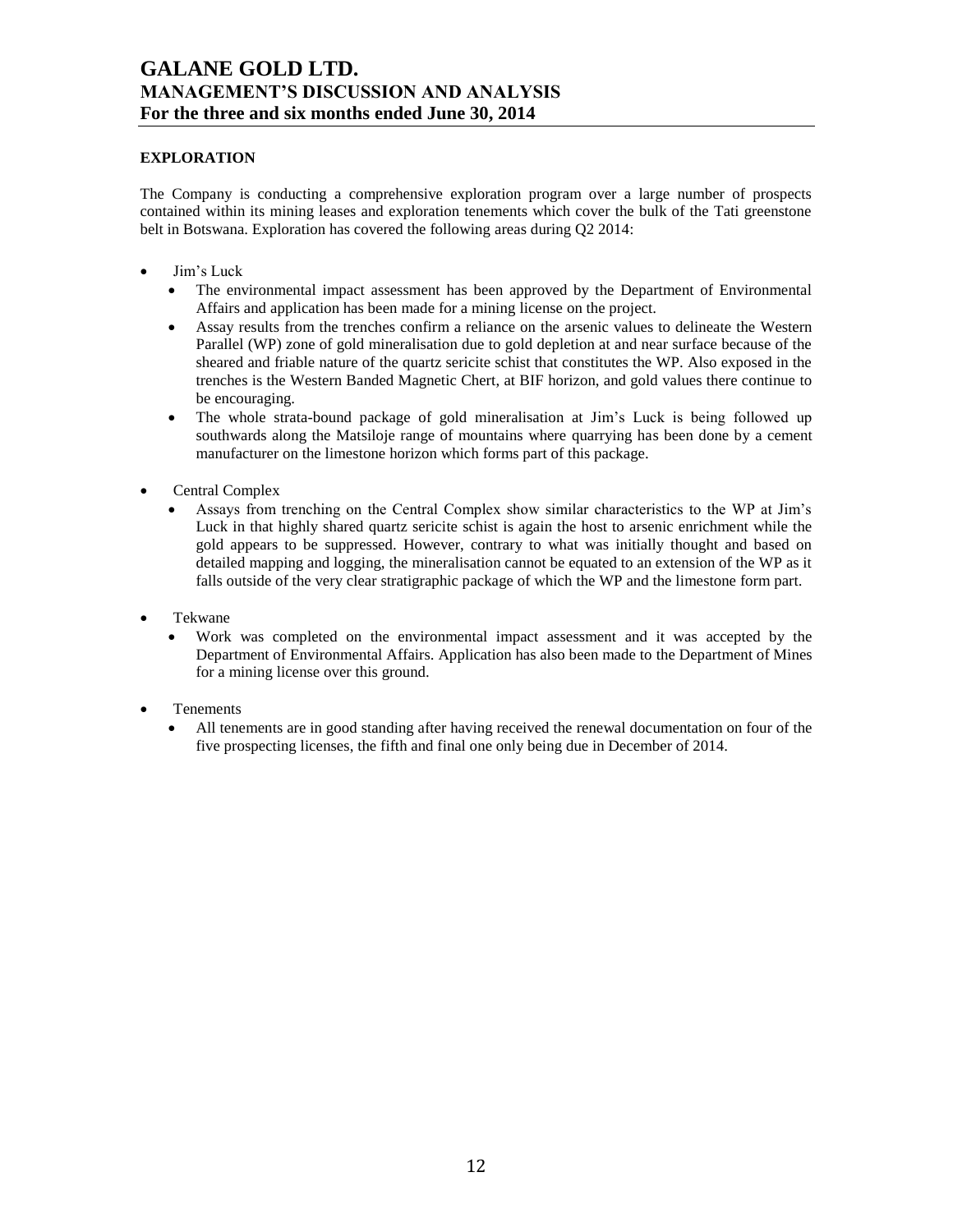# **LIQUIDITY AND CAPITAL RESOURCES**

The Company defines capital as consisting of shareholder's equity, being comprised of issued capital stock, contributed surplus and deficit and long term debt. The Company's objectives when managing capital are primarily to support the creation of shareholder value, but also to ensure that the Company is able to meet its financial obligations as they become due. The Company has not declared or paid any dividends on its Common Shares.

In order to fund the business activities intended in its current business plan, management expects that the Company's mining operations will continue to provide positive cash flow from its operations that is more than sufficient to support its corporate expenses, capital expenditure requirements and exploration activities. As described above under "Summary of Financial Position", at June 30, 2014, the Company had \$7.4 million in working capital and generated \$5.7 million in cash flow from operations for the six month period ended June 30, 2014. A continuation of these results is expected to provide sufficient capital to the Company to fund annual operating expenses, capital commitments budgeted and the exploration program contemplated until the end of 2014.

The revenue of the Company is dependent upon the spot price of gold. At the current level of operating costs, the Company would continue to generate positive cash flow on an annual basis from operations even if there was a 20% reduction in the spot price of gold as at June 30, 2014.

The Company's officers and senior management take full responsibility for managing the Company's capital and do so through monthly meetings and regular review of financial information. The Company's Board of Directors is responsible for overseeing this process.

# **ENVIRONMENTAL DISCUSSION**

The mining activities of the Company can give rise to obligations for site restoration and rehabilitation. Restoration and rehabilitation work can include land rehabilitation and site restoration. The extent of work required and the associated costs are dependent on the requirements in the local jurisdiction and the interpretations of the requirements by relevant authorities.

Provision for the cost of the Company's restoration and rehabilitation program is recognized at the time that environmental disturbance occurs. When the extent of disturbance increases over the life of an operation, the provision is increased accordingly. Costs included in the provision encompass obligated and reasonably estimable restoration and rehabilitation activity expected to occur progressively over the life of the operation and at the time of closure in connection with disturbances at the reporting date. Routine operating costs that may impact the ultimate restoration and rehabilitation activities such as waste material handling conducted as an integral part of a mining or production process are not included in the provision. Costs arising from unforeseen circumstances, such as the contamination caused by unplanned discharges, are recognized as an expense and liability when the event gives rise to an obligation that is probable and capable of reliable estimation.

Restoration and rehabilitation provisions are measured at the expected value of future cash flows, discounted to their present value and determined according to the probability of alternative estimates of cash flows occurring for each operation. Discount rates used are the ones most appropriate for the location of the mine. Significant judgments and estimates are involved in forming expectations of future activities and the amount and timing of the associated cash flows. Those expectations are formed based on existing environmental and regulatory requirements. As at June 30, 2014, the amount reflected in the Company's restoration and rehabilitation provision is \$3.3 million (on an undiscounted basis, the total payments are estimated at \$3.8 million) which was calculated by an independent contractor.

The value of the provision is progressively increased over time as the effect of discounting unwinds, creating an expense recognized as part of finance costs. Potential changes in the laws and regulations could have an adverse risk on the actual restoration costs that the Company could incur in the future.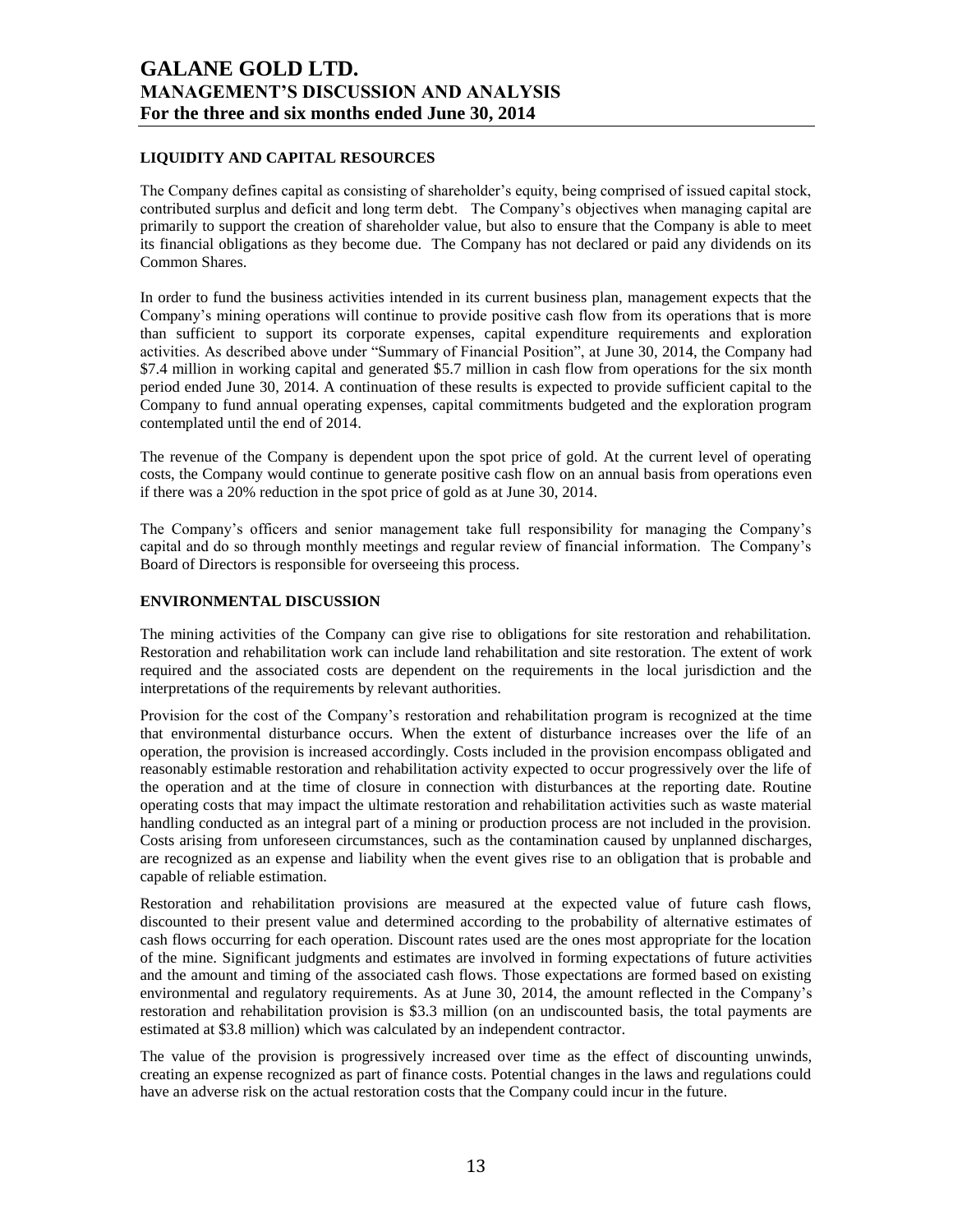## **FINANCIAL INSTRUMENTS**

The Company's financial instruments consist of cash, trade and other receivables, accounts payable and accrued liabilities, interest bearing loans and borrowing. The fair value of the Company's trade and other receivables, and accounts payable and accrued liabilities approximate their carrying value, which is the amount disclosed on the balance sheet dates due to their short-term maturities or ability of prompt liquidation. Cash, under the fair value hierarchy, is based on level-one quoted prices in active markets for identical assets or liabilities. The Company's other financial instruments, specifically interest bearing loans and borrowings are recorded at amortized cost using the effective interest rate method.

Strategic and operational risks are risks that arise if the Company fails to identify opportunities and/or threats arising from changes in the markets in which the Company operates. These strategic opportunities or threats arise from a range of factors that might include changing economic and political circumstances and regulatory developments and competitor actions. These risk factors are more fully addressed under the "Risks and Uncertainties" section of this MD&A.

Credit risk is the risk that one party to a financial instrument will cause a loss for the other party by failing to discharge an obligation. The Company is subject to normal industry credit risks. The Company currently has no trade receivables for the purchase of the gold it produces, and other receivable balance consists of amounts outstanding on tax credits from governmental authorities, each of which are expected to be paid in the near term at face value. The Company's exposure to credit risk is minimal.

Liquidity risk is the risk that an entity will encounter difficulty in meeting obligations associated with financial liabilities. The Company's approach to managing liquidity risk is to ensure that it will have sufficient liquidity to meet liabilities when due. As at June 30, 2014, the Company had a cash, gold inventory and receivables balance of \$16,329,277 (December 31, 2013 - \$17,414,539) to settle current liabilities of \$8,931,132 (December 31, 2012 - \$10,089,864). All of the Company's financial liabilities have contractual maturities of less than 30 days and are subject to normal trade terms. The Company has sufficient working capital to meet its short-term business requirements. See the "Liquidity and Capital Resources" section for further commentary on the Company's liquidity risks.

Interest risk is the risk that the fair value of future cash flows will fluctuate as a result of changes in market risk. The Company's sensitivity to interest rates is currently immaterial.

Currency risk is the risk that the fair value or future cash flows of a financial instrument will fluctuate because of changes in foreign exchange rates. The Company's operations are in Botswana and Canada and its functional currency is U.S. dollars. The international nature of the Company's operations results in foreign exchange risk as transactions are denominated in foreign currencies, including the Botswana Pula, the South African Rand and Canadian Dollars. The operating results and the financial position of the Company are reported in U.S. dollars. The fluctuations of the operating currencies in relation to the U.S. dollar will, consequently, have an impact upon the reported results of the Company and may also affect the value of the Company's assets and liabilities. The Company monitors the volatility of foreign exchange rates and will hedge its currency risk if it determines that the need arises.

Market risk is the risk that the fair values or future cash flows of the Company will fluctuate because of changes in market commodity rates. The Company's efforts are currently focused on the production of gold. As such, the Company's future cash flows and valuation of its future mineral assets will be exposed to market risk on the price fluctuations of gold as a commodity.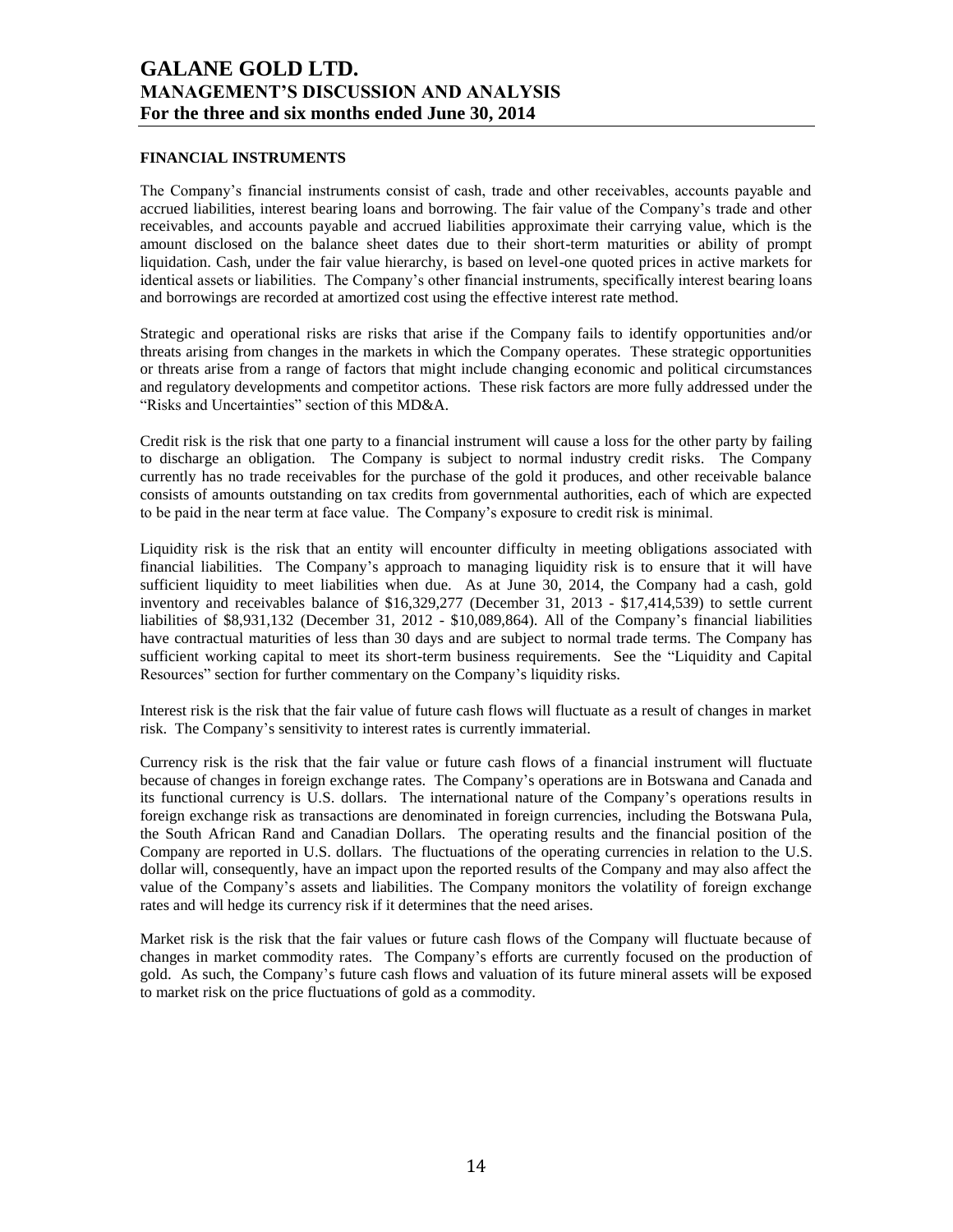## **ISSUED AND OUTSTANDING SHARE CAPITAL**

The Company's authorized capital consists of an unlimited number of Common Shares, of which 52,677,458 Common Shares are issued and outstanding as of the date of this MD&A. On a diluted basis, the Company has 57,012,458 Common Shares outstanding as of the date of this MD&A, assuming the exercise of 4,335,000 outstanding stock options pursuant to the Company's stock option plan.

The Company adopted the share purchase plan ("SPP"), which was approved by shareholders at the annual and special meeting of the Company on June 12, 2012. Under the terms of the SPP, each participating officer, director, or employee that has been employed with the Company or its subsidiaries for at least six months is entitled to receive the matching number of Common Shares acquired pursuant to the SPP at no cost to such officer, director or employee. Subject to certain conditions, such deferred matching shares will be issued to the participating officers, directors or employees over a three-year period following the date of the purchase of the qualifying shares. As of the date of this MD&A, the participating officers, directors and employees of the Company may be issued an aggregate of 422,492 deferred matching shares under the SPP.

On June 15, 2014, the Company issued an aggregate of 16,836 Common Shares as deferred matching shares pursuant to the SPP.

The deferred share unit plan (the "DSU Plan") was approved by the shareholders of the Company at the annual and special meeting held on June 3, 2014. Subject to adjustment in certain circumstances, the maximum aggregate number of Common Shares that may be reserved for issuance pursuant to the DSU Plan is 5,266,062 Common Shares. As of the date of this MD&A, subject to the terms of the DSU Plan, participating officers, directors, employees and consultants of the Company may be issued an aggregate of up to 3,942,228 Common Shares pursuant to deferred share units awarded under the DSU Plan.

# **TRANSACTIONS WITH RELATED PARTIES**

During the six months ended June 30, 2014, the following related party transactions occurred:

- Charles Byron, a director of the Company:
	- o Mr Byron was issued 660,000 Common Shares that were payable pursuant to the NLE acquisition;
	- o The Company paid rent of \$5,105 for office premises to Great African Services (Pty) Ltd., a company owned by a consortium of individuals that includes Charles Byron.
- IAMGOLD, a shareholder with significant influence, by holding in excess of 20% of the Common Shares of the Company:
	- o The Company accrued \$72,733 representing the interest payable on the interest bearing note to IAMGOLD.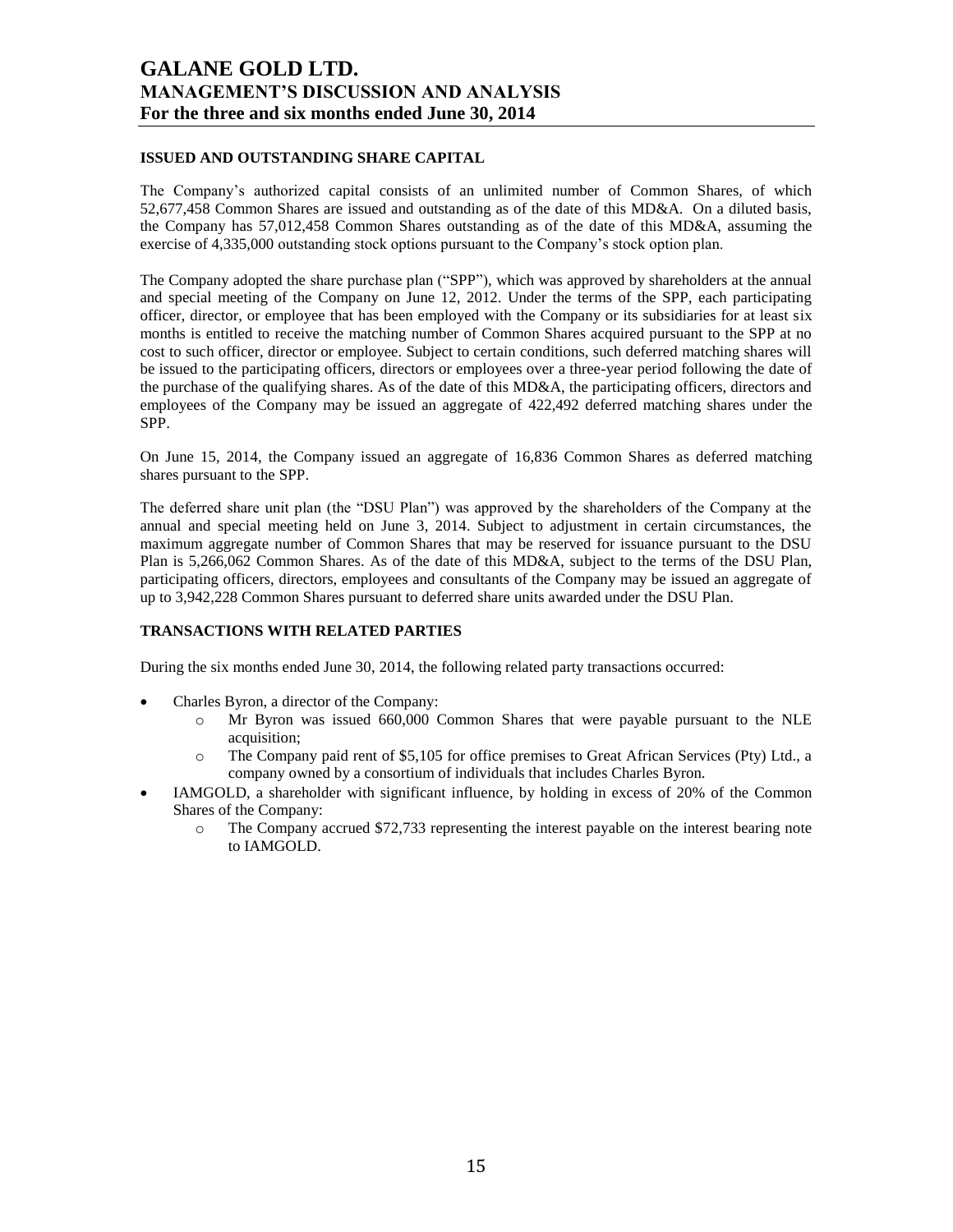## **FUTURE ACCOUNTING POLICIES**

### **IFRS 9- Financial Instruments**

The IASB has issued IFRS 9, Financial Instruments, which is a four-part project proposing to replace IAS 39, Financial Instruments: Recognition and Measurement. The IASB agreed that the mandatory effective date should no longer be annual periods beginning on or after January 1, 2015, but rather be left open pending the finalization of the impairment and classification and measurement requirements. The Company will evaluate the impact of the change to its financial statements based on the characteristics on its financial instruments at the time of adoption.

## **IFRS 15 – Revenue from Contracts with Customers**

In May 2014, the IASB issued IFRS 15, Revenue from Contracts with Customers (IFRS 15). The standard replaces IAS 11 "Construction Contracts", IAS 18 "Revenue", IFRIC 13 "Customer Loyalty Programmes", IFRIC 15 "Agreements for the Construction of Real Estate", IFRIC 18 "Transfer of Assets From Customers" and SIC 31 "Revenue – Barter Transactions Involving Advertising Services". IFRS 15 is effective for periods beginning on or after January 1, 2017, permits early adoption, and is to be applied retrospectively. IFRS 15 clarifies the principles for recognizing revenue from contracts with customers. The Company is in the process of evaluating the requirements of the new standard.

## **IAS 16 – Property, plant and equipment and IAS 38 – Intangible assets**

In May 2014, the IASB issued amendments to IAS 16 Property, plant and equipment and IAS 38 Intangible assets. The amendments are effective for annual periods beginning on or after January 1, 2016 and are to be applied prospectively. The amendments clarify the factors in assessing the technical or commercial obsolescence and the resulting depreciation period of an asset and state that a depreciation method based on revenue is not appropriate. The Company is in the process of evaluating the requirements of the new standard.

### **IFRS 11 – Joint Arrangements**

In May 2014, the IASB issued amendments to IFRS 11 Joint Arrangements (IFRS 11). The amendments in IFRS 11 are effective for annual periods beginning on or after January 1, 2016 and are to be applied prospectively. The amendments clarify the accounting for acquisition of interests in joint operations and require the acquirer to apply the principles on business combinations accounting in IFRS 3 Business combinations. The Company is in the process of evaluating the requirements of the new standard.

# **NEW AND AMENDED ACCOUNTING POLICIES**

### **IFRIC 21 – Levies**

IFRIC 21 provides guidance on the accounting for levies in accordance with the requirements of IAS 37 – Provisions, Contingent Liabilities and Contingent Assets. The Company adopted IFRIC 21 in its financial statements for the period beginning January 1, 2014 and it did not have a material impact on the financial statements.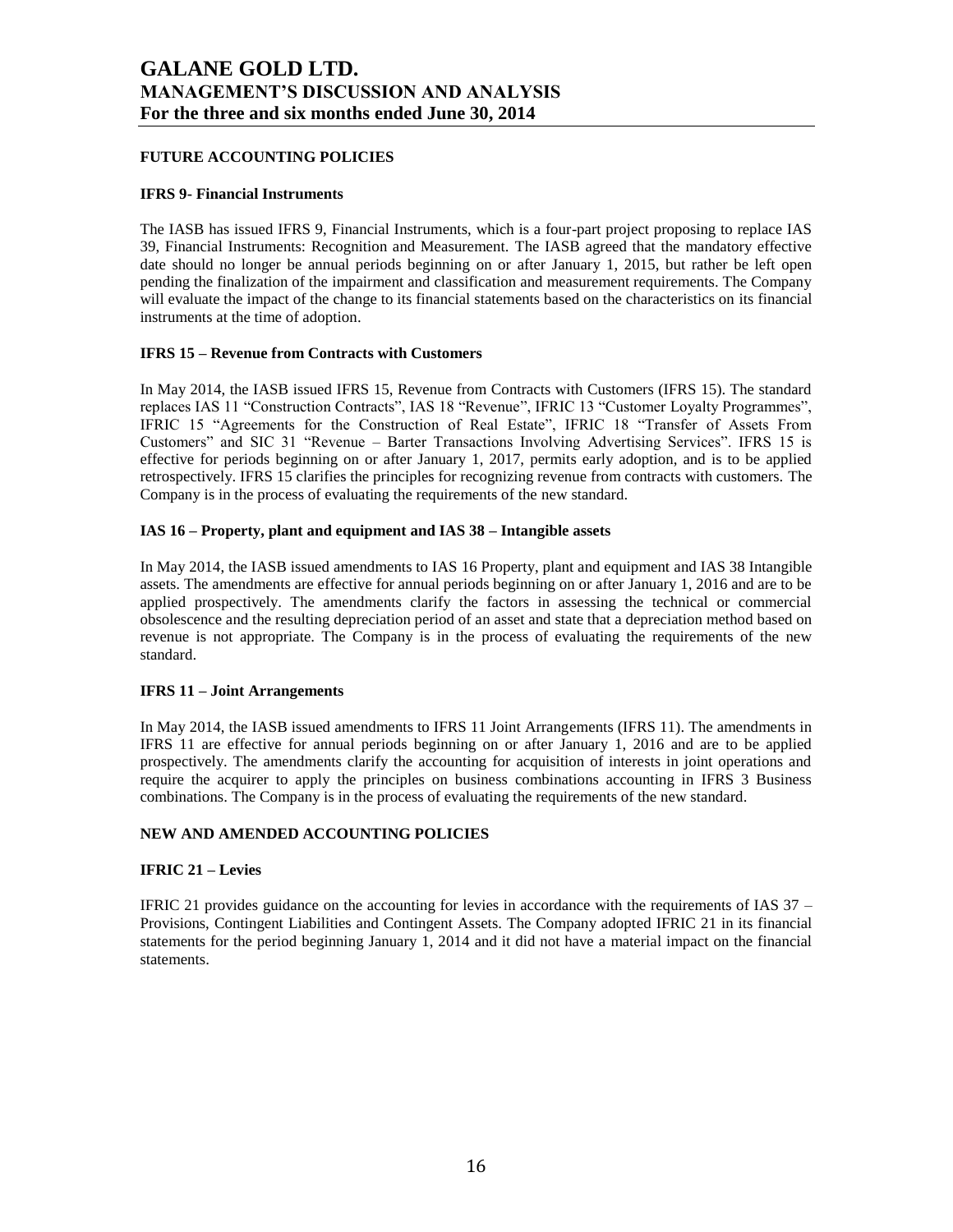# **COMMITMENTS**

As at the date of this MD&A, the Company had the following commitments:

### **(a) Royalty expenses**

Production from the Company's Mupane operation is subject to third party royalties (included in mining costs) of 5% of revenues based on market prices at the date of shipment. For the six month period ended June 30, 2014, the Company accounted for \$1,161,764 in royalties (2013 - \$1,329,823).

## **(b) Operating contractual obligations**

The Company has operating lease obligations which relate to obligations in 2014 for land operating lease agreements as follows:

| $\bullet$ | Incurred during the six month period ended June 30, |             |
|-----------|-----------------------------------------------------|-------------|
|           | 2014                                                | \$183.196   |
| $\bullet$ | To be incurred in the remainder of 2014             | \$185,630   |
| $\bullet$ | To be incurred $2015-2018$                          | \$1,251,912 |

### **(c) Claims**

The Company is subject to the possibility of revised tax assessments for some years. The Company does not believe that, should unfavourable decisions arise from any review of its tax filings, that any amount it might be required to pay will be material. No amounts have been provided for in the Financial Statements.

# **OFF-BALANCE SHEET ARRANGEMENTS**

The Company currently has no off-balance sheet arrangements.

# **RISKS AND UNCERTAINTIES**

The Company is subject to various business, financial and operational risks that could materially adversely affect the Company's future business, operations and financial condition and could cause such future business, operations and financial condition to differ materially from the forward-looking statements and information contained in this MD&A. For a more comprehensive discussion of the risks faced by the Company, please refer to the Company's annual MD&A for the year ended December 31, 2013, available at www.sedar.com.

### **APPROVAL**

The Board of Directors of the Company has approved the disclosure contained in this MD&A.

## **ADDITIONAL INFORMATION**

Additional information relating to the Company, including the Company's annual information form for the year ended December 31, 2013, can be found on SEDAR at www.sedar.com.